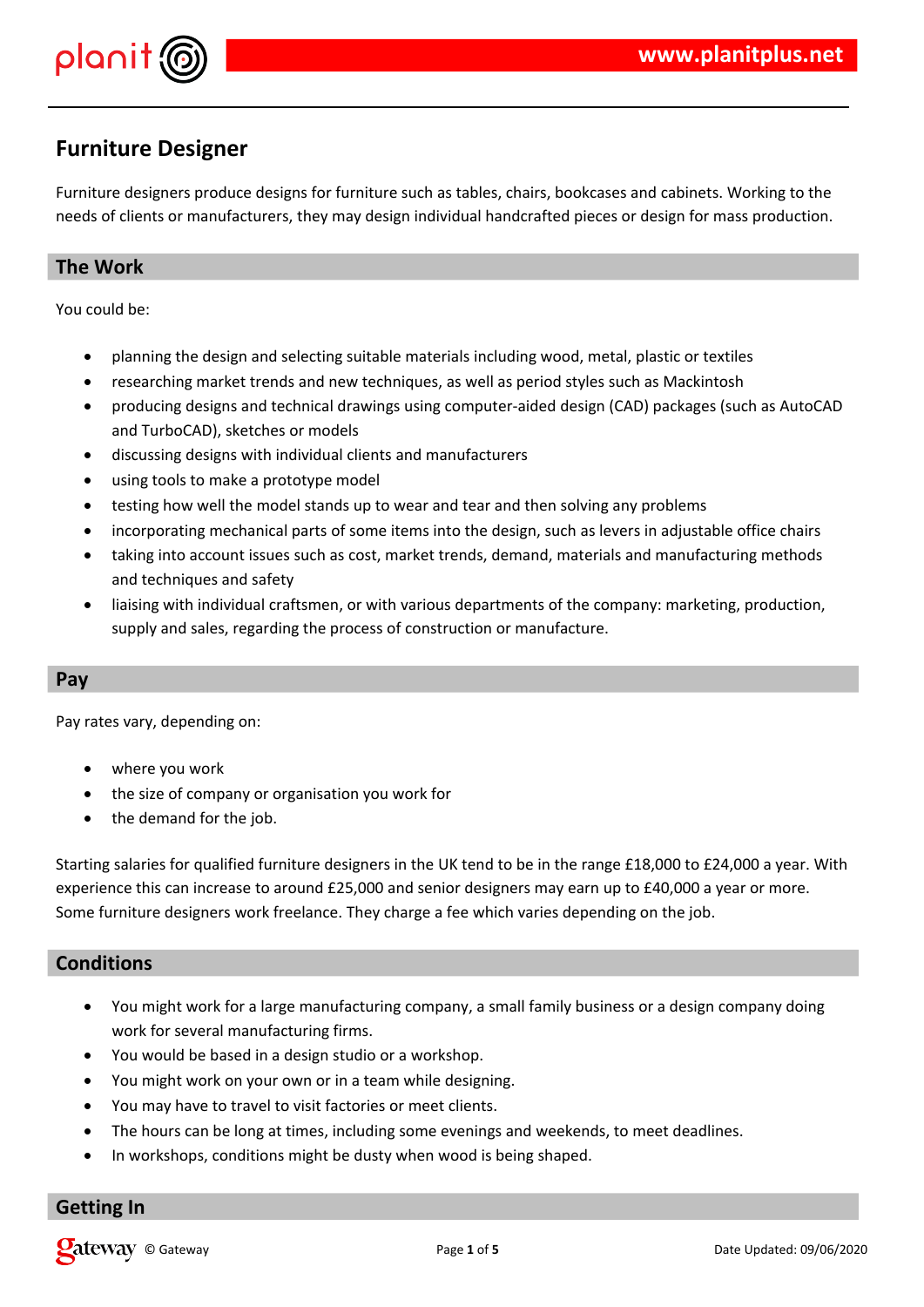

- You usually need a degree in 3D design or product design with an option in furniture design. For entry to most courses you need 4 Highers including English and Art and Design or Design and Manufacture.
- You might be able to get a job with an HNC or HND in furniture design. For entry you normally need 1-2 Highers or a relevant NC or NQ.
- You could start by taking an NC or NQ. Entry requirements vary from no formal entry requirements to 4 subjects at National 4 including English, Art and Design and a technological subject. You might then progress to a more advanced course.
- You need a very good portfolio of designs to get into college or university.
- If you are very talented and have an extremely good portfolio, you might get into college or university without the necessary Highers.
- Some entrants have previous experience in a trade such as carpentry.

For art school courses you need to apply through UCAS.

Entry can be very competitive. Most jobs are in large factories, designing furniture for the mass market, but there is also work with design consultancies, working with for example, interior designers and architects. There are also opportunities in retail and sometimes with smaller bespoke design companies. Some designers are self-employed and take a considerable time to establish themselves.

## **What Does It Take**

You need to be:

- artistic, creative and imaginative
- practical, accurate and good with your hands
- flexible and adaptable as you may have to alter designs to suit the budget or the client
- able to accept criticism of your work
- self-motivated
- able to work under pressure to meet deadlines
- willing to keep up to date with new trends and materials.

You need to have:

- a good eye for 3D design, colour and detail
- good communication skills
- good IT skills and an understanding of CAD
- confidence, to explain and sell designs to clients
- teamworking skills
- business and marketing skills if self-employed.

### **Training**

- You would develop your skills and gain experience on the job.
- You will be expected to learn CAD skills and other relevant software or technology.
- You may be able to attend further courses and conferences on relevant topics. The Design Business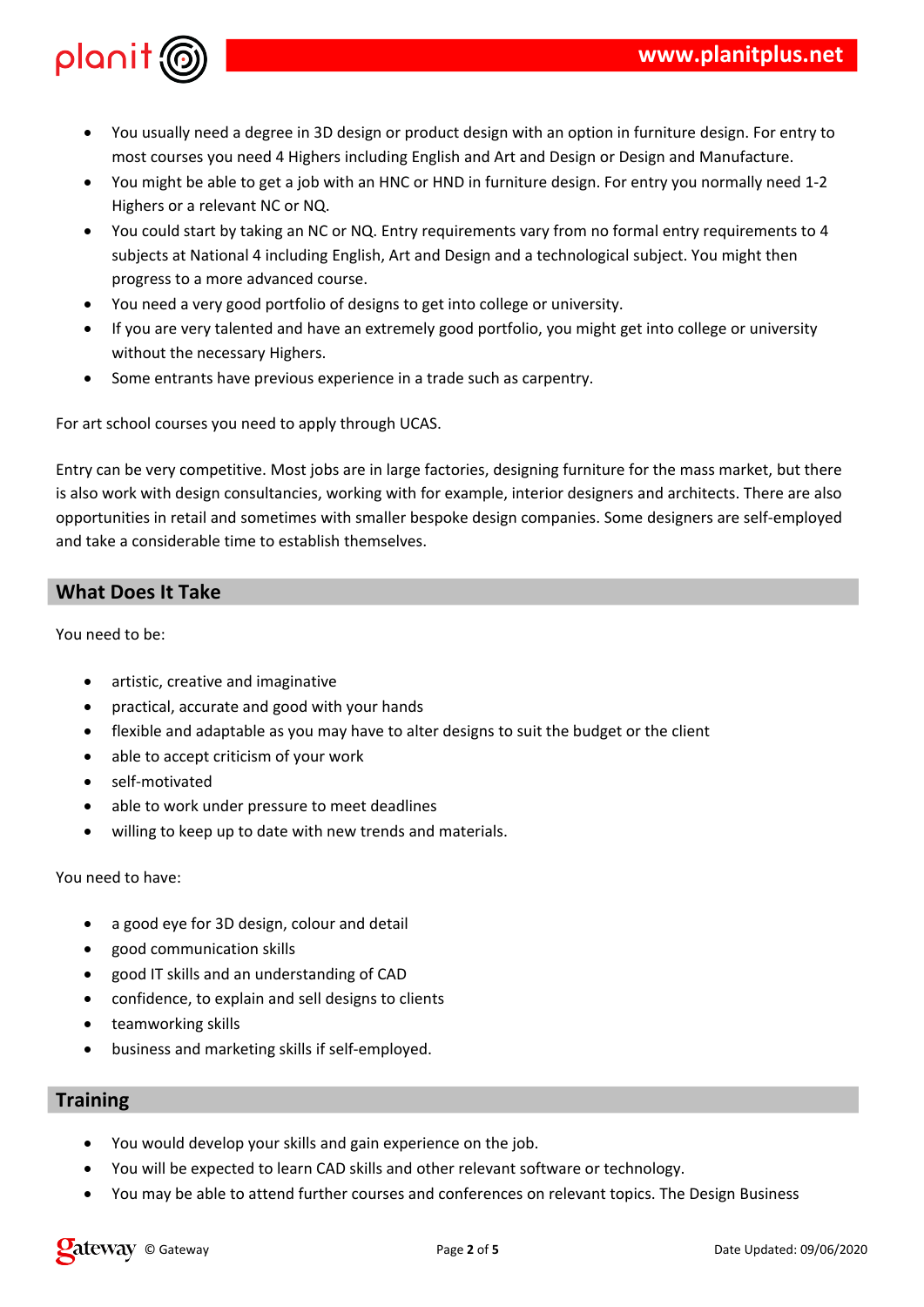$+ 2 \mathbf{u}$  $\mathbb{Z}^d$ 8.<br>(\$ "  $\frac{1}{2}$ %  $\qquad \qquad$  \$

| $^\text{\textregistered}$                 |                 |                                        |              | 9          |                                 |              |             |
|-------------------------------------------|-----------------|----------------------------------------|--------------|------------|---------------------------------|--------------|-------------|
| $\boldsymbol{9}$                          | \$              |                                        | \$           |            | \$                              |              | $\mathbf H$ |
| $\boldsymbol{9}$<br>\$                    |                 | $\frac{1}{2}$<br>$\boldsymbol{\theta}$ | $\%$<br>$\%$ | $\pmb{\$}$ | \$<br>$\mathbf{H}$<br>$\pmb{0}$ |              |             |
| $\#$                                      |                 | \$                                     |              |            |                                 | \$           |             |
| $\, \, \raisebox{12pt}{$\scriptstyle \$}$ |                 |                                        | $\mathbf{H}$ |            |                                 |              |             |
| $\pmb{\&}$<br>- \$                        |                 |                                        |              |            | $\mathbf{H}$                    |              |             |
| $\&$                                      |                 | $\%$                                   |              |            |                                 | $\mathbf{H}$ |             |
| $\pmb{8}$<br>$\sqrt{3}$                   | $\frac{6}{9}$ % |                                        |              |            | $\mathbf{H}$                    |              |             |
|                                           |                 |                                        |              |            |                                 |              |             |

|  | $8$ \$<br>$8$ \$<br>$8$ \$<br>$\frac{1}{2}$<br>$\frac{1}{2}$<br>$\frac{1}{2}$<br>$\frac{1}{2}$<br>$\frac{1}{2}$<br>$\frac{1}{2}$ |  |  |
|--|----------------------------------------------------------------------------------------------------------------------------------|--|--|
|  | $\begin{array}{cccccccc} 1 & , & & \% & , & & & 2! & & & \ \hline & \$ & & 0 & & & & \end{array}$                                |  |  |
|  | $\mathfrak s$                                                                                                                    |  |  |

 $\#$ 

|                                                        | \$  #                       | $\Gamma_{\rm c}$              | % \$ & |                      |
|--------------------------------------------------------|-----------------------------|-------------------------------|--------|----------------------|
| $\overline{1}$                                         | A: 8A 6 66                  |                               |        |                      |
| $<$ $\updownarrow$ $\updownarrow$ $\updownarrow$       | B                           | Ħ<br>Ħ                        | I      |                      |
|                                                        | Ħ                           | $\pmb{\mathsf{H}}$<br>Ħ       |        |                      |
| $\overline{1}$                                         | -\$<br>Β                    | $\%$                          |        |                      |
|                                                        | $\mathbf{H}$<br>ļ           | ŗ"                            | \$     |                      |
|                                                        | ı                           | \$                            |        |                      |
| $\sqrt{2}$                                             | A 58 56                     |                               |        |                      |
|                                                        | B                           | Ħ<br>i                        | Ħ      |                      |
|                                                        | π                           | Ħ<br>Ţ                        | π      |                      |
| $\begin{array}{c} 8 \\ 4 \\ 4 \\ 4 \end{array}$        | $\cdot$ !<br>$\ddot{}$      | $\pmb{\text{II}}$<br>Н        | ļ      |                      |
| $\overline{1}$                                         | B, 1                        |                               |        |                      |
|                                                        | $\pmb{\shortparallel}$<br>ļ | i.                            | \$     | Ţ                    |
|                                                        | $'$ \$#                     |                               |        |                      |
| /                                                      | :78<br>$\cdot$              |                               |        |                      |
|                                                        |                             | Β                             | $\%$   | H<br>\$              |
|                                                        | $\blacksquare$              | $\%$                          |        | $\blacksquare$<br>\$ |
| $\begin{array}{c} < \mathbb{S}\\ \# \\ \# \end{array}$ |                             | $\mathbf{u}$                  | $\%$   | Ħ<br>\$              |
| $\sqrt{\phantom{a}}$                                   | +<br>Β,                     | % 2                           |        |                      |
|                                                        | $\mathbf{H}$                | $\overline{\phantom{a}}$<br>ļ | \$     |                      |
|                                                        | ļ                           |                               | $\, ,$ | % 2                  |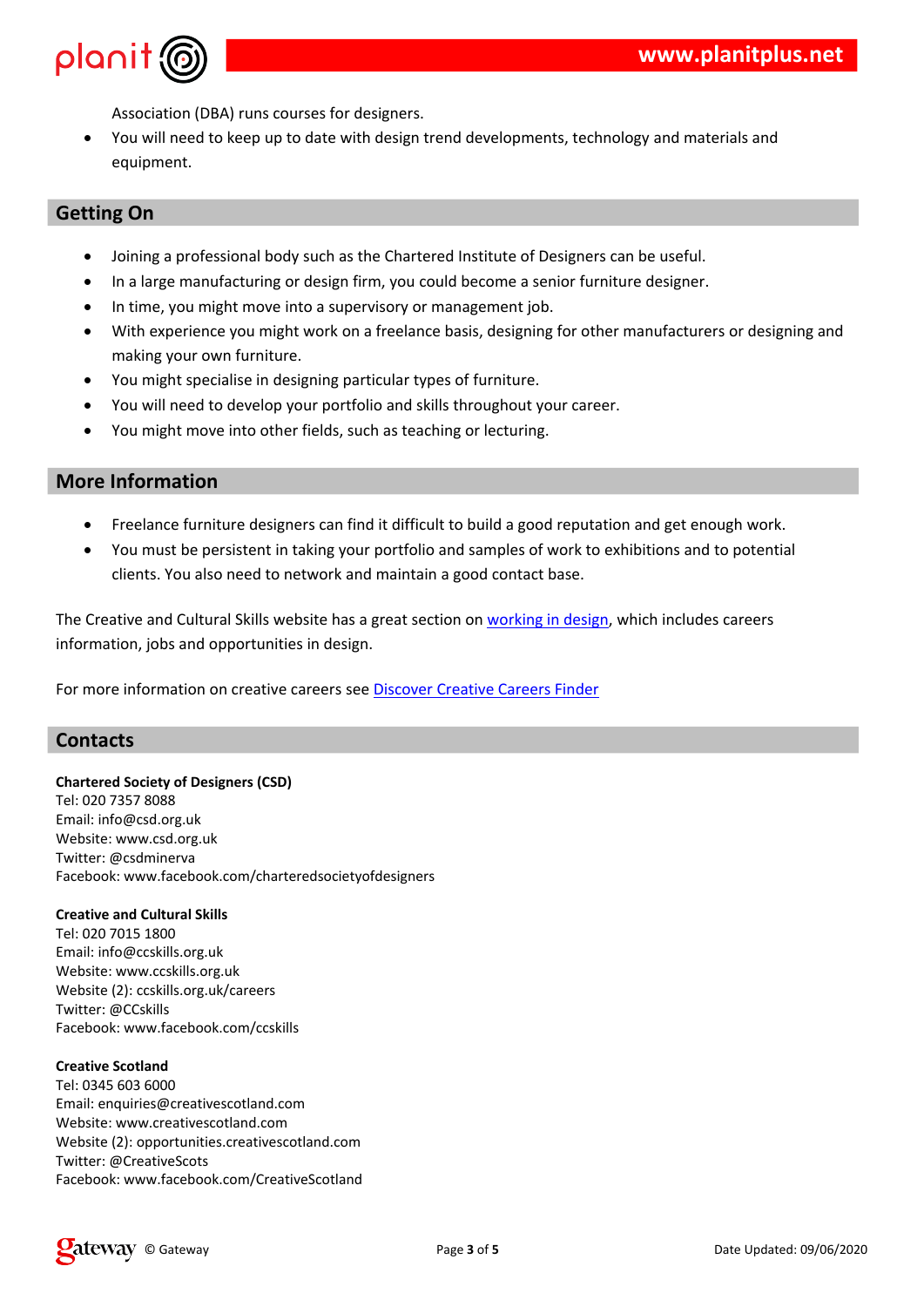



#### **Design Business Association (DBA)**

Tel: 020 7251 9229 Email: enquiries@dba.org.uk Website: www.dba.org.uk Twitter: @dbaHQ Facebook: www.facebook.com/pages/Design-Business-Association/122991906136?ref=ts

#### **Design Council**

Tel: 020 7420 5200 Email: info@designcouncil.org.uk Website: www.designcouncil.org.uk Twitter: @designcouncil Facebook: www.facebook.com/DesignCouncil

#### **Discover Creative Careers Finder**

Website: discovercreative.careers/# Twitter: @CreativeCareer5